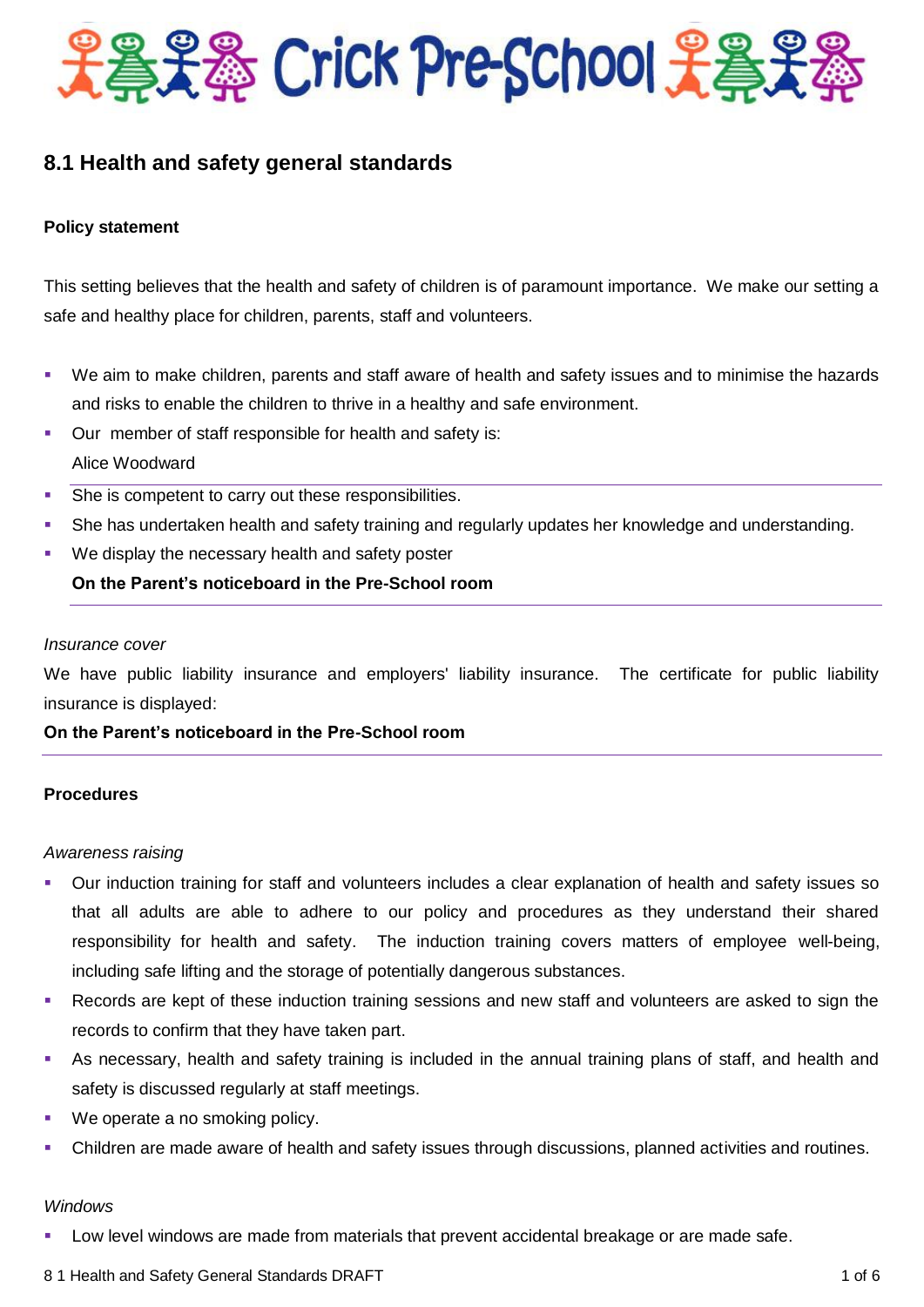

We ensure that any blind cords are secured safely and do not pose a strangulation risk for young children.

## *Doors*

We take precautions to prevent children's fingers from being trapped in doors.

# *Floors*

- All floor surfaces are checked daily to ensure they are clean and not uneven, wet or damaged. Any wet spills are mopped up immediately and a wet floor sign displayed.
- Walkways are left clear and uncluttered.

# *Electrical/gas equipment*

- All electrical/gas equipment conforms to safety requirements and is checked regularly.
- Our boiler/electrical switch gear/meter cupboard is not accessible to the children.
- Fires, heaters, electric sockets, wires and leads are properly guarded and the children are taught not to touch them.
- **Storage heaters are checked daily to make sure they are not covered.**
- **There are sufficient sockets to prevent overloading.**
- We switch electrical devices off from the plug after use.
- The temperature of hot water is controlled to prevent scalds.
- **EXECT** Lighting and ventilation is adequate in all areas including storage areas.

## *Storage*

- All resources and materials from which children select are stored safely.
- All equipment and resources are stored or stacked safely to prevent them accidentally falling or collapsing.

## *Outdoor area*

- Our outdoor area is securely fenced. All gates and fences are childproof and safe.
- Our outdoor area is checked for safety and cleared of rubbish, animal droppings and any other unsafe items before it is used.
- Adults and children are alerted to the dangers of poisonous plants, herbicides and pesticides.
- We leave receptacles upturned to prevent collection of rainwater. Where water can form a pool on equipment, it is emptied before children start playing outside.
- **Our outdoor sand pit is covered when not in use and is cleaned regularly.**
- We check that children are suitably attired for the weather conditions and type of outdoor activities; ensuring that sun cream is applied and hats are worn during the summer months.
- All outdoor activities are supervised at all times; particularly children on climbing equipment.

## *Use of other areas of Crick Primary School (outside our designated area)*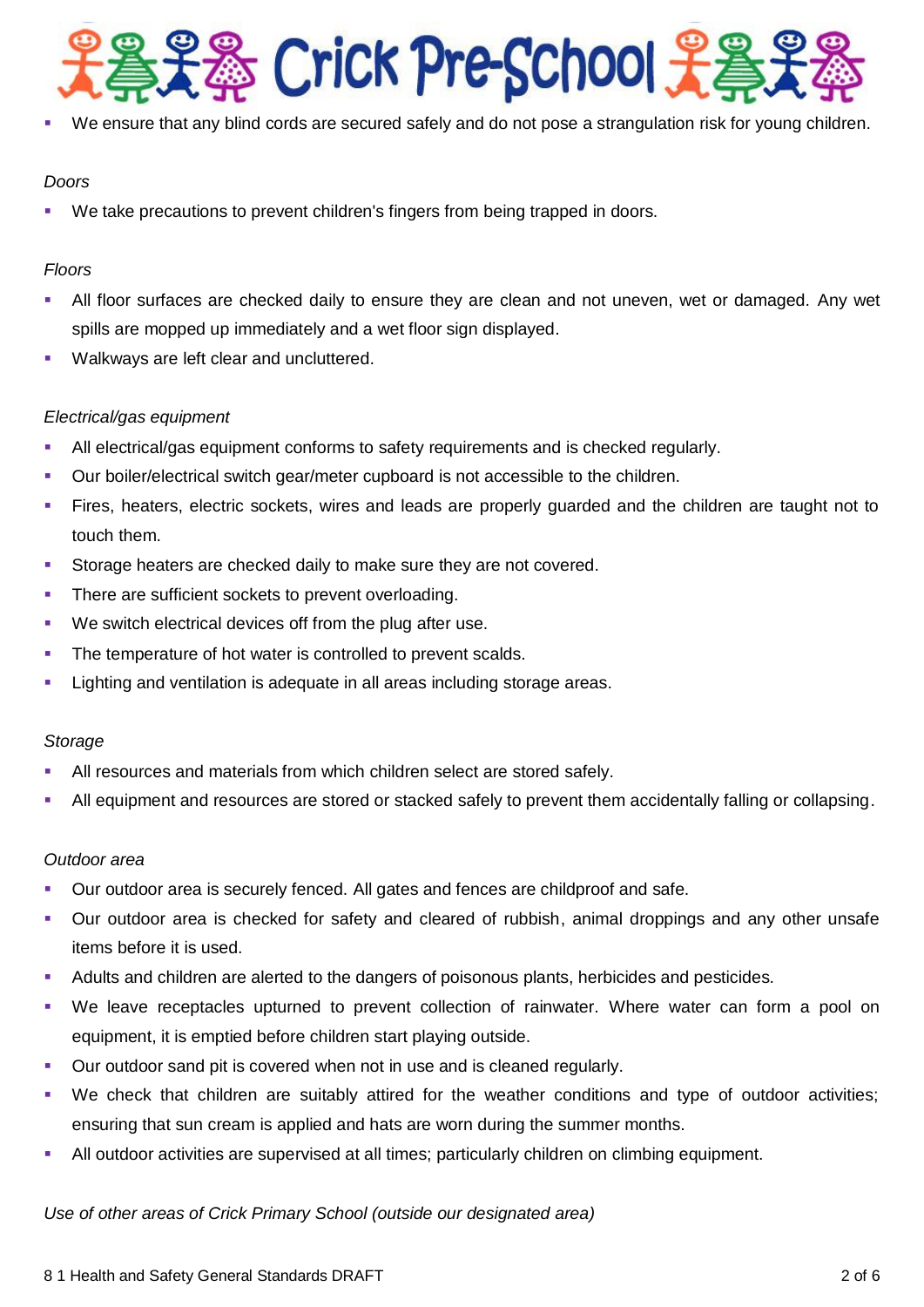

 Pre-School may occasionally use other areas if the school, with prior agreement from the Head teacher. A risk assessment will be completed for each area of the school to be used, which will minimise risk to the children. The Pre-School staff will take the register, phone and a mini first aid kit with them when taking every child in the setting to other areas of the school. If staff just take a small group of children to use another area of the school only a mini first aid kit is taken.

# *Hygiene*

- We seek information from the Environmental Health Department and the Health Authority to ensure that we keep up-to-date with the latest recommendations.
- Our daily routines encourage the children to learn about personal hygiene.
- We have a daily cleaning routine for the setting which includes play room(s), kitchen, rest area, toilets and nappy changing areas.
- Resources and equipment, dressing-up clothes and furnishings are cleaned regularly.
- The toilet area has a high standard of hygiene including hand washing and drying facilities and the disposal of nappies.
- See policy 6.6 for Food Hygiene
- We implement good hygiene practices by:
	- **-** cleaning tables between activities;
	- **-** cleaning and checking toilets regularly;
	- **-** wearing protective clothing such as aprons and disposable gloves as appropriate;
	- **-** providing sets of clean clothes;
	- **-** providing tissues, wipes and alcohol hand gel;
	- **-** ensuring individual use of paper towels.

## *Activities and resources*

- Before purchase or loan, equipment and resources are checked to ensure that they are safe for the ages and stages of the children currently attending the setting.
- We keep a full inventory of all items in the setting for audit and insurance purposes.
- **The layout of play equipment allows adults and children to move safely and freely between activities.**
- All equipment is regularly checked for cleanliness and safety and any dangerous items are repaired or discarded.
- We make safe and separate from general use any areas that are unsafe because of repair is needed.
- All materials, including paint and glue, are non-toxic.
- We ensure sand is clean and suitable for children's play.
- **Physical play is constantly supervised.**
- Children are taught to handle and store tools safely.
- We check children who are sleeping at regular intervals of, at least, every ten minutes. This is recorded with the times checked and the initials of the person undertaking the check.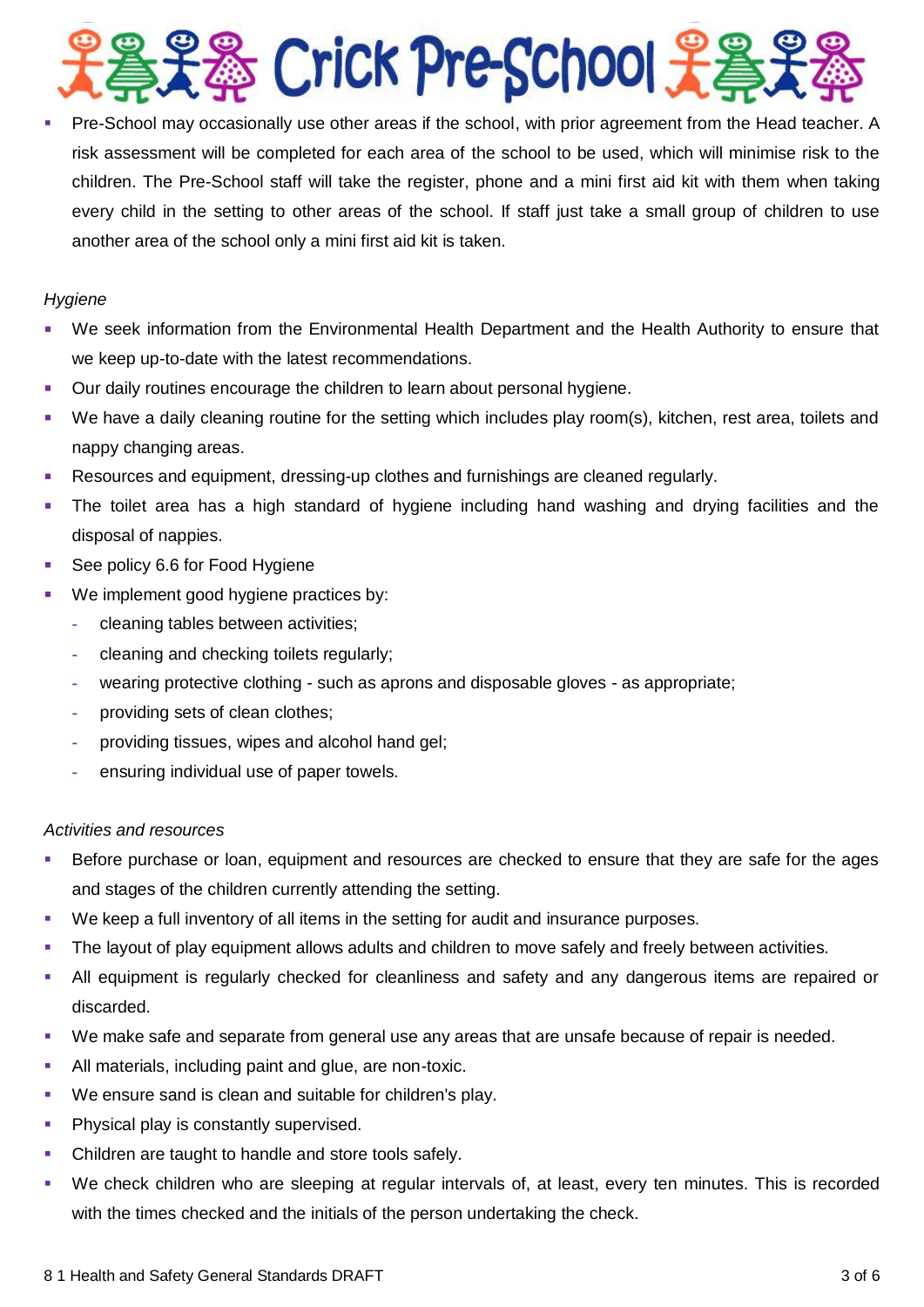

- If children fall asleep in-situ, it may be necessary to move or wake them to make sure they are comfortable.
- Children learn about health, safety and personal hygiene through the activities we provide and the routines we follow.
- Any faulty equipment is removed from use and is repaired. If it cannot be repaired it is discarded.
- Large pieces of equipment are discarded only with the consent of the manager and the chairperson.

#### *Jewellery and accessories*

- Our staff do not wear jewellery or fashion accessories, such as high heels, that may pose a danger to themselves or children.
- Parents must ensure that any jewellery worn by children poses no danger; particularly earrings which may get pulled, bracelets which can get caught when climbing or necklaces that may pose a risk of strangulation.
- We ensure that hair accessories are removed before children sleep or rest.

## *Safety of adults*

- Adults are provided with guidance about the safe storage, movement, lifting and erection of large pieces of equipment.
- When adults need to reach up to store equipment or to change light bulbs they are provided with safe equipment to do so.
- All warning signs are clear and in appropriate languages.
- Adults do not remain in the building on their own (Crick Primary School staff are always on the premises when the Pre-School classroom is available for Pre-School staff to use) or leave on their own after dark (where possible, the last two members of staff in the building leave together. When this is not possible the staff member will leave the building via the School's main entrance/exit). See 8.10 Staff Personal Safety including Home Visits for more information.
- The sickness of staff and their involvement in accidents is recorded. The records are reviewed termly to identify any issues that need to be addressed.

## *Control of substances hazardous to health*

- Our staff implement the current guidelines of the *Control of Substances Hazardous to Health Regulations (COSHH)*.
- We keep a record of all substances that may be hazardous to health such as cleaning chemicals, or gardening chemicals if used. This states what the risks are and what to do if they have contact with eyes or skin or are ingested. It also states where they are stored.
- Hazardous substances are stored safely away from the children.
- We carry out a risk assessment for all chemicals used in the setting. This states what the risks are and what to do if they have contact with eyes or skin or are ingested.
- We keep all cleaning chemicals in their original containers.
- 8 1 Health and Safety General Standards DRAFT 4 of 6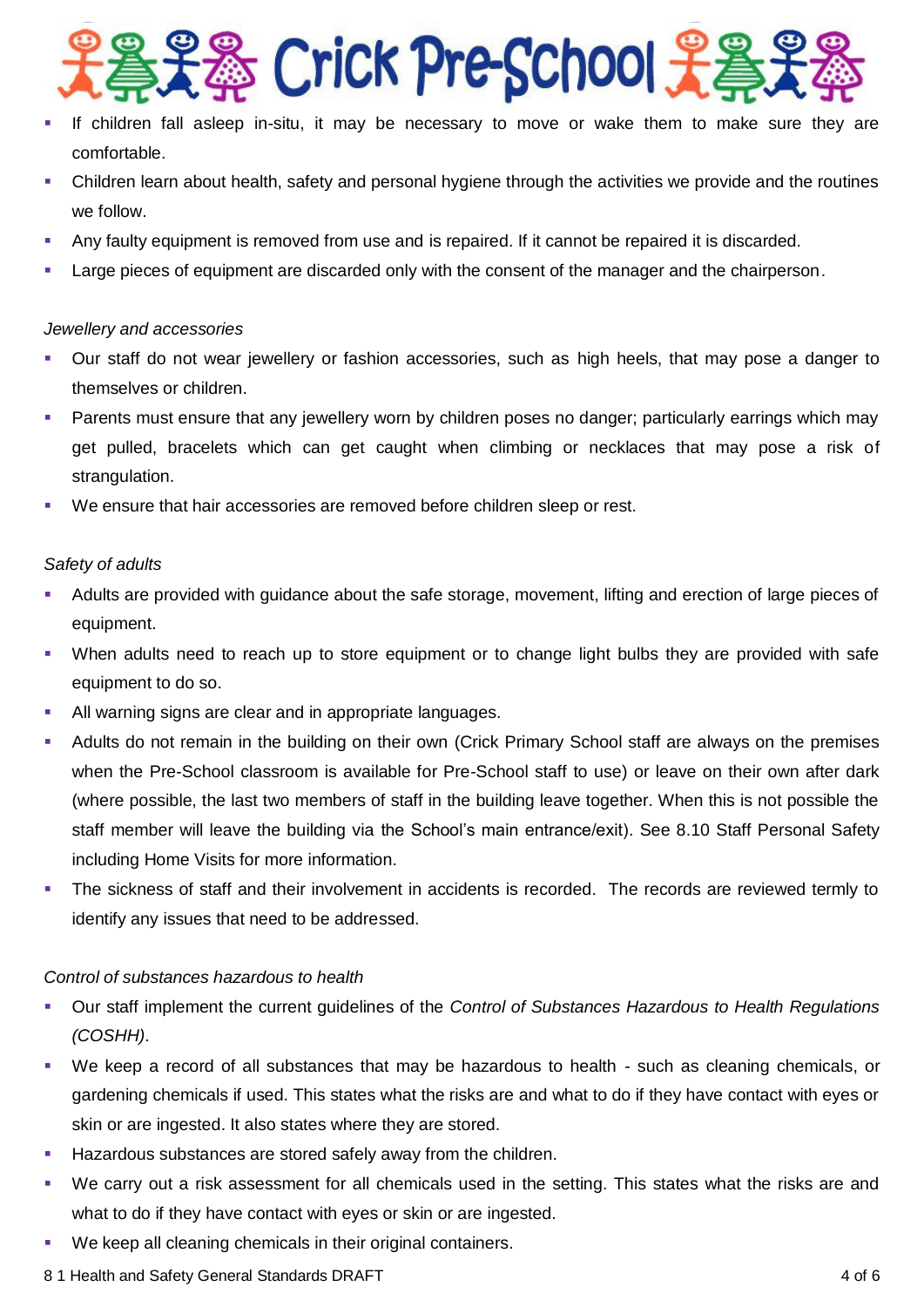

- We keep the chemicals used in the setting to the minimum in order to ensure health and hygiene is maintained. We do not use:
	- **-** Bleach, unless specified by PHE or during a holiday period.
	- **-** anti-bacterial soap/hand wash, unless specifically advised during an infection outbreak such as Pandemic flu; or
	- **-** anti-bacterial cleaning agents, except in the toilets, nappy changing area and food preparation and eating areas.
- Environmental factors are taken into account when purchasing, using and disposing of chemicals.
- All members of staff are vigilant and use chemicals safely.
- Members of staff wear protective gloves when using cleaning chemicals.

## *Temporary injuries*

We strive to accommodate children with temporary injuries i.e. broken limbs. We liaise closely with parents to ensure we can keep children safe and meet their needs in the setting. Each injury will be assessed on an individual, case by case basis. A risk assessment must be carried out before the children can return to Pre-School.

## **Legal framework**

- **Health and Safety at Work Act (1974)**
- **Management of Health and Safety at Work Regulations 1999**
- **Electricity at Work Regulations 1989**
- Control of Substances Hazardous to Health Regulations (COSHH) (2002)
- Manual Handling Operations Regulations 1992 (as amended 2004)
- **Health and Safety (Display Screen Equipment) Regulations (1992)**

## **Further guidance**

- Health and Safety Law: What You Should Know (HSE Revised 2009)
- Health and Safety Regulation...A Short Guide (HSE 2003)
- **Electrical Safety and You (HSE 1998)**
- Working with substances hazardous to health: What You Need to Know About COSHH (HSE Revised 2009)
- Getting to Grips with Manual Handling Frequently Asked Questions: A Short Guide (HSE 2011)